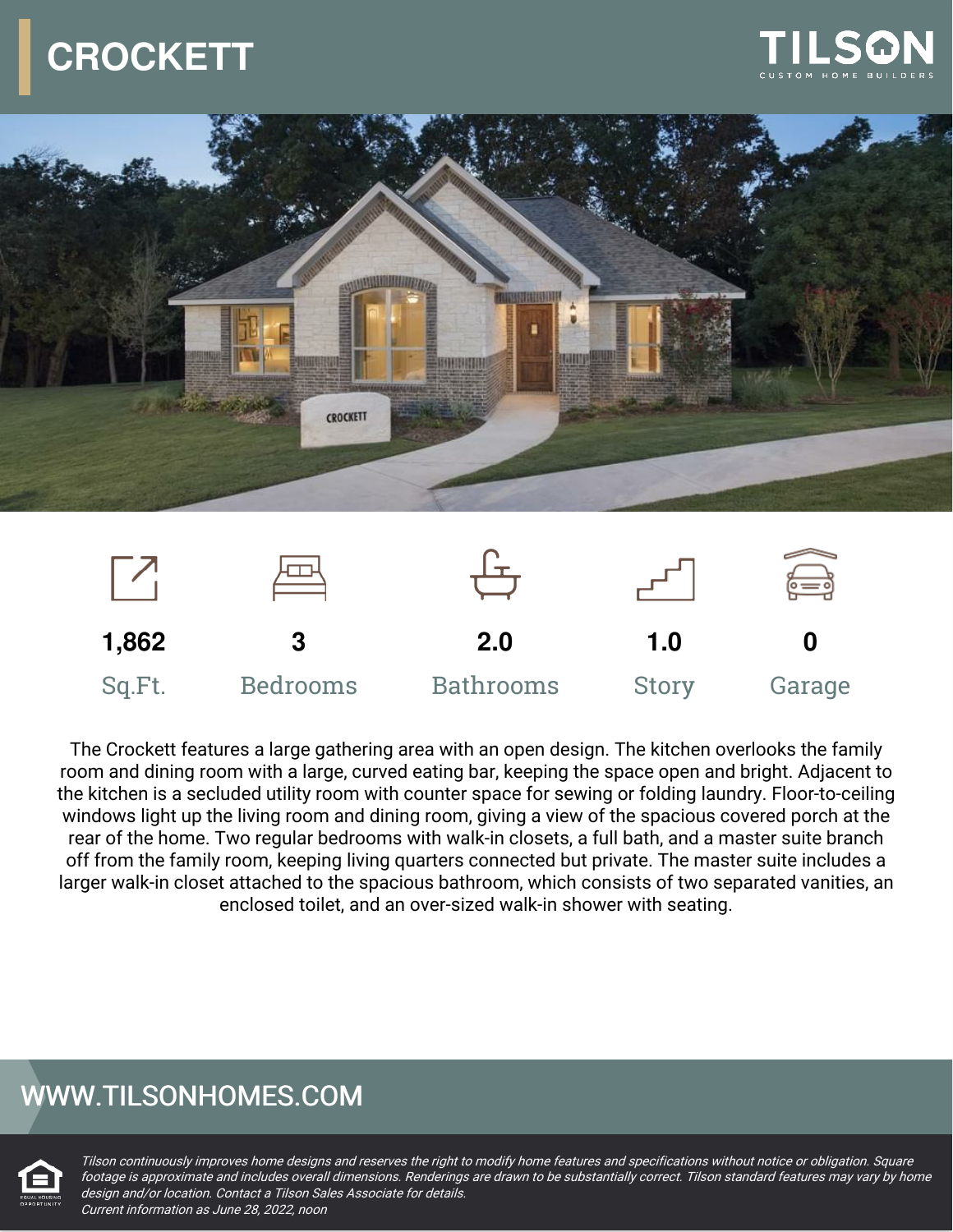## **CROCKETT**











Elevation C - The Crockett **Elevation B - The Crockett** 

### WWW.TILSONHOMES.COM



Tilson continuously improves home designs and reserves the right to modify home features and specifications without notice or obligation. Square footage is approximate and includes overall dimensions. Renderings are drawn to be substantially correct. Tilson standard features may vary by home design and/or location. Contact <sup>a</sup> Tilson Sales Associate for details. Current information as June 28, 2022, noon